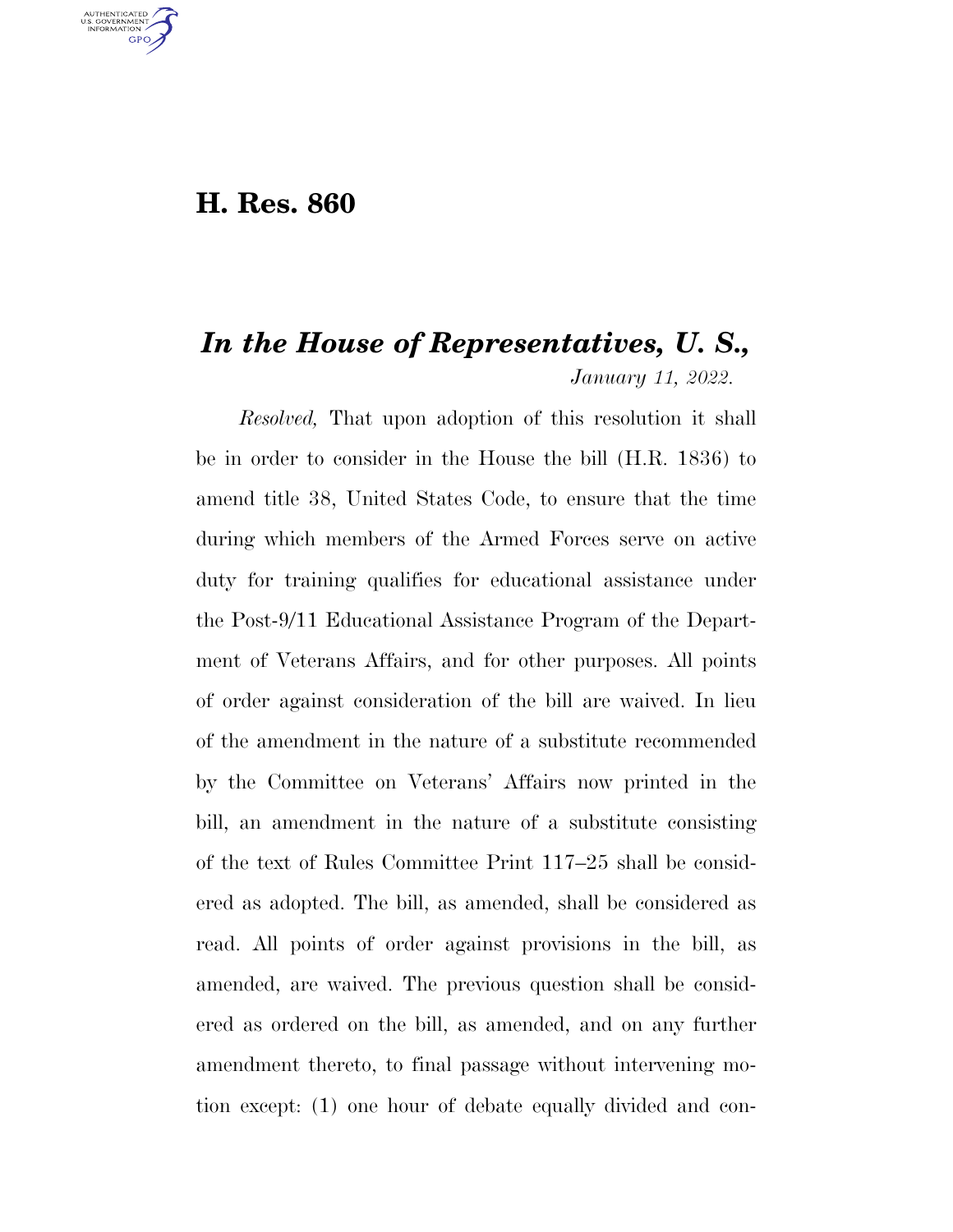trolled by the chair and ranking minority member of the Committee on Veterans' Affairs or their respective designees; (2) the further amendments described in section 2 of this resolution; and (3) one motion to recommit.

SEC. 2. After debate pursuant to the first section of this resolution, each further amendment printed in part A of the report of the Committee on Rules accompanying this resolution shall be considered only in the order printed in the report, may be offered only by a Member designated in the report, shall be considered as read, shall be debatable for the time specified in the report equally divided and controlled by the proponent and an opponent, may be withdrawn by the proponent at any time before the question is put thereon, shall not be subject to amendment, and shall not be subject to a demand for division of the question. All points of order against the further amendments printed in part A of the report of the Committee on Rules are waived.

SEC. 3. Upon adoption of this resolution it shall be in order to consider in the House the bill (H.R. 4673) to amend title 38, United States Code, to provide for the automatic enrollment of eligible veterans in patient enrollment system of Department of Veterans Affairs, and for other purposes. All points of order against consideration of the bill are waived. An amendment in the nature of a substitute consisting of the text of Rules Committee Print 117–26 shall be considered as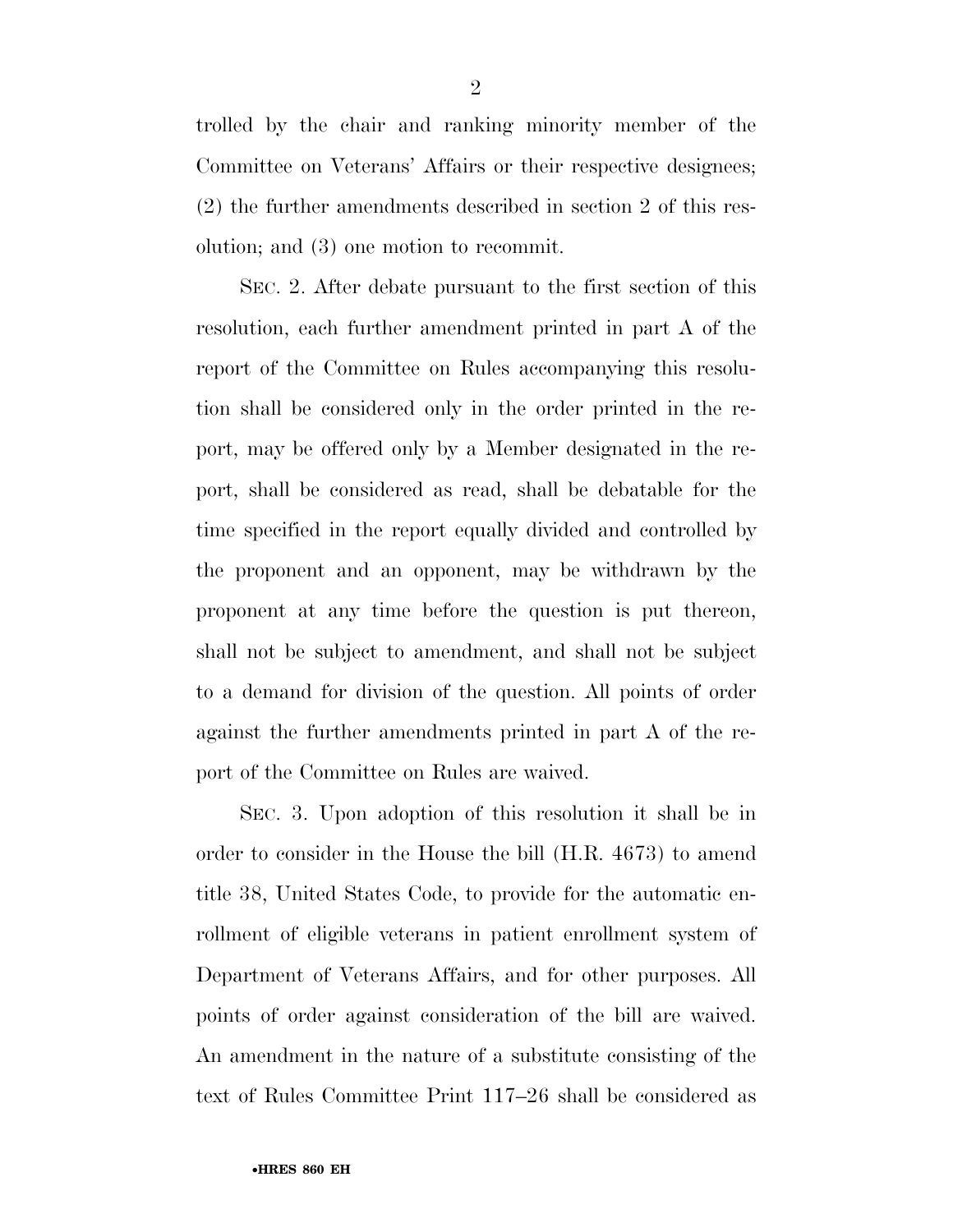adopted. The bill, as amended, shall be considered as read. All points of order against provisions in the bill, as amended, are waived. The previous question shall be considered as ordered on the bill, as amended, and on any further amendment thereto, to final passage without intervening motion except: (1) one hour of debate equally divided and controlled by the chair and ranking minority member of the Committee on Veterans' Affairs or their respective designees; (2) the further amendments described in section 4 of this resolution; (3) the amendments en bloc described in section 5 of this resolution; and (4) one motion to recommit.

SEC. 4. After debate pursuant to section 3 of this resolution, each further amendment printed in part B of the report of the Committee on Rules accompanying this resolution not earlier considered as part of amendments en bloc pursuant to section 5 of this resolution shall be considered only in the order printed in the report, may be offered only by a Member designated in the report, shall be considered as read, shall be debatable for the time specified in the report equally divided and controlled by the proponent and an opponent, may be withdrawn by the proponent at any time before the question is put thereon, shall not be subject to amendment, and shall not be subject to a demand for division of the question.

SEC. 5. It shall be in order at any time after debate pursuant to section 3 of this resolution for the chair of the Com